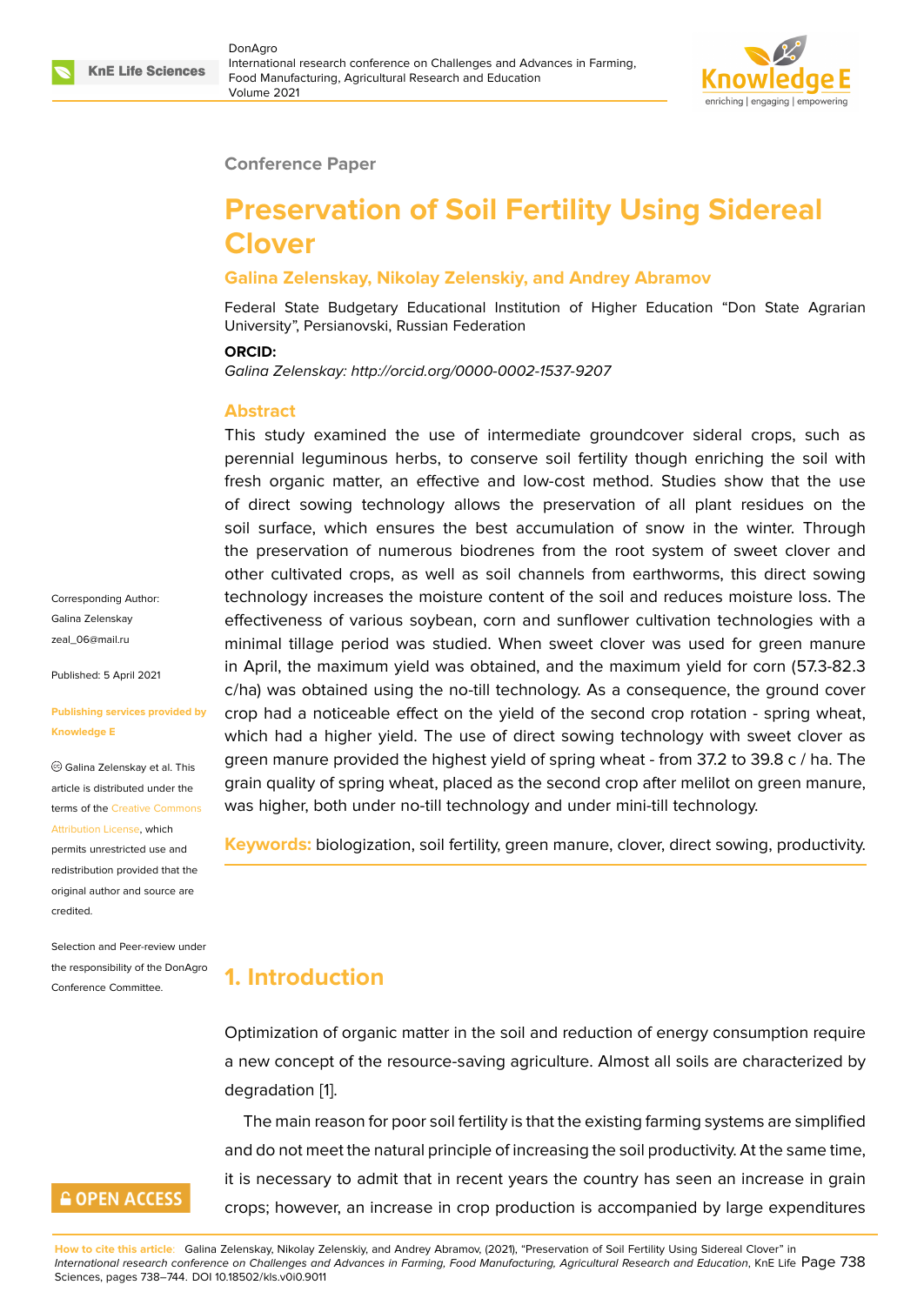of labor, energy, increased removal of nutrients, increased aridity of the climate and activation of degradation processes [2-4].

In many regions of the Russian Federation, the use of mineral and, especially, organic fertilizers has decreased, which negatively affects the stability of agricultural production and worsens soil fertility. When we talk about soil depletion and its low fertility, this means that its agrophysical properties have lost their former optimal state, and the organic matter content has decreased by more than 50% [5]. In solving these urgent problems, soil enrichment with fresh organic matter is paramount [6]. To increase the organic matter in the soil, crop residues from cereal straw, sunflower stalks, corn and other crops can be used, but their chemical compositi[on](#page-6-0) requires additional compensation doses of nitrogen fertilizers. One of the effective and low-c[os](#page-6-1)t methods of enriching the soil with fresh organic matter is cultivation of intermediate ground-cover sideral crops, such as perennial leguminous herbs and cruciferous crops [7-8]

Soil enrichment with organic matter activates the soil biota, the biological nitrogen reduces the N: C ratio to 1: 35-40 and activates the microbiological potential of soils [9-11]

Currently, in many farms, field crop rotation is oversaturated with cereal crops whose residues are characterized by a high carbon content [11-13]. Therefore, the use of perennial leguminous grasses as side-cover green manure crops will reduce nitrogen deficiency and activate the soil biota. In our studies, we used yellow clover, which has a number of valuable morphological and biological features, such as unpretentiousness to soil fertility, high resistance to moisture deficiency and low temperatures [14-15]. In addition, sweet clover is easy to introduce into any crop rotation, it has a high seed reproduction rate and increased ability to restore soil fertility.

### **2. Methods and Equipment**

The studies were carried out in the Bogorodsky district of Nizhny Novgorod region on the fields of Iskra LLC in 2016-2019. The soil was light gray forest, light loamy. The depth of the arable horizon was 20-25 cm, the humus content was low - 1.5%; P2O5 - 250 mg / kg; K2O - 180 mg / kg; pH 5.2.

The prevailing weather conditions were different in terms of moisture and temperatures, which made it possible to evaluate the effectiveness of the agricultural methods for increasing crop productivity of crop rotation units. The research was carried out in the field crop rotation link "binary sowing of spring barley with yellow melilot - soybean, corn, sunflower - spring wheat". Two soil preparation technologies were studied: surface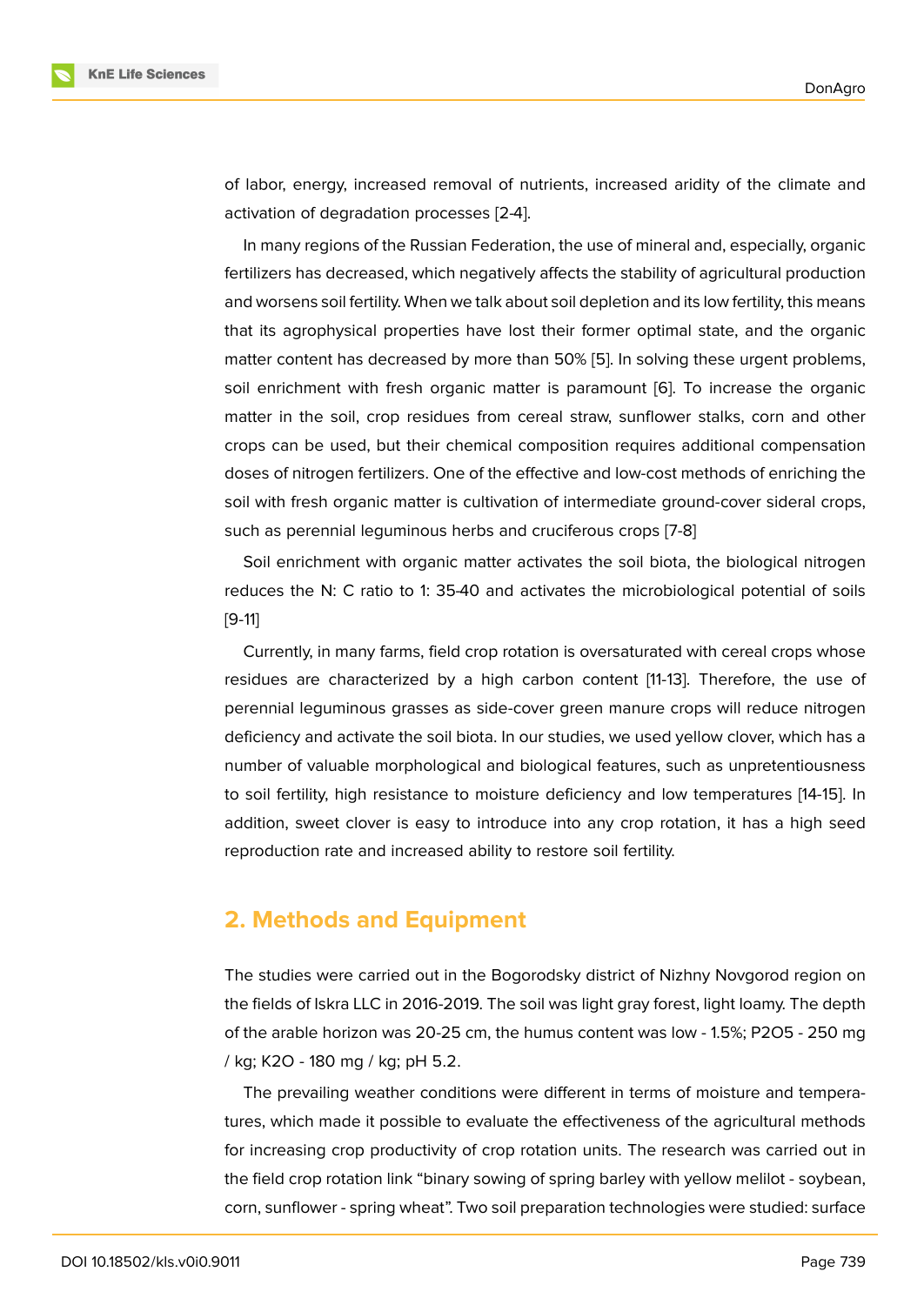

(Mini-till) - disking, 6-8 cm and direct sowing (No-till). Yellow clover was sown in binary sowing with spring barley using Gerardi 117, the barley sowing rate was 3.5 million units / ha, and the clover sowing rate was 4 million units / ha.

Second year sweet clover was used as a ground-side green crop, which was harvested for two periods: the third decade of April and the second decade of May. The control was taken as a variant of spring barley without clover sowing. When choosing the term for using clover for green manure, we took into account the results of our previous studies and climatic conditions of the Bogorodsky district of Nizhny Novgorod region.

According to our data, it is more expedient and profitable to use yellow clover in the stem phase, when the height of plants is no more than 25-30 cm. During this period, there is a lot of moisture in the soil, the plants are quite tender and quickly mineralized. In addition, the root system of sweet clover does not develop during the second year.

### **3. Results**

The maximum accumulation of nutrients in plants reaches the optimal level by the end of April-early May, after which the content of nutrients begins to decline.

Many farmers use clover in the phase of budding and do not get the desired result. During the prolonged vegetation period, clover drains the soil to a great depth, so that the sideral mass is mineralized very slowly. Our studies confirm these findings (Table 1).

Table 1 shows that the extending vegetation period before budding (late May – early June) ensures the high biological productivity. Thus, the biological yield of sweet clover averaged 25.14 t / ha, or 5.68 t / ha more than in the first variant.

With the late use of sweet clover, more NPK is supplied to the soil for green manure. However, the use of this option for soybean, corn and sunflower is impossible, since the soil is very dry and the optimal timing for sowing crops is violated. In our opinion, the third option, where the clover was used for green manure in the phase of budding, can be used for sowing winter or spring wheat with a normal green manure.

In Nizhny Novgorod region, the most acceptable terms for using clover for green manure are the first and second experimental options in combination with a direct sowing technology. The use of the direct sowing technology allowed us to save all plant residues on the soil surface, which provides the best snow accumulation in winter. In addition, this technology increases the moisture soil capacity due to the conservation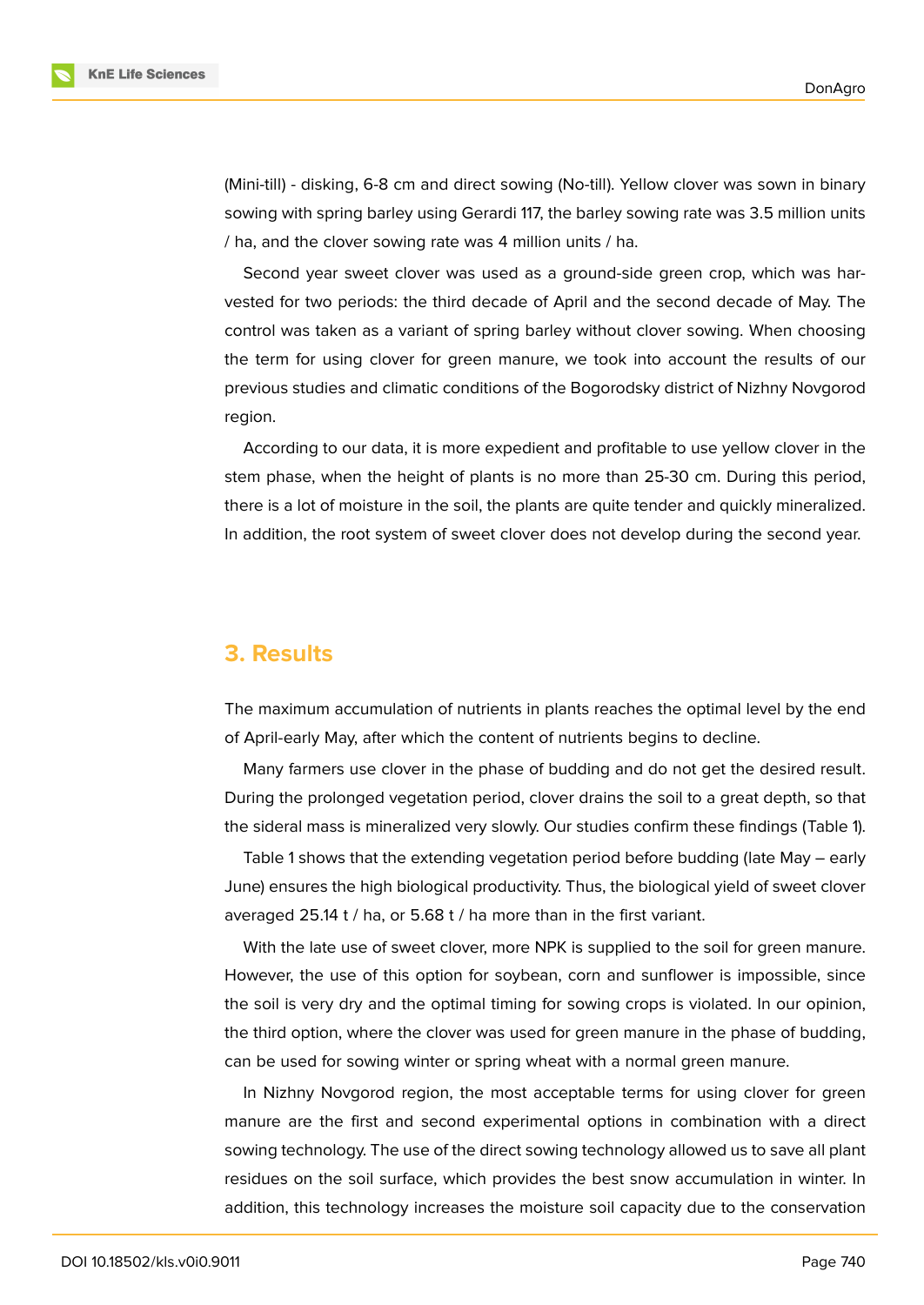of numerous bio-drains from the clover root system, as well as soil channels from earthworms. The direct sowing technology reduces moisture losses through evaporation, as crop residues remain on the soil surface.

| The phase of<br>development of<br>plants when<br>harvesting for green<br>manure |                     | Plant residues, t / ha                      |       | Content of nutrition elements, kg / ha |          |        |  |
|---------------------------------------------------------------------------------|---------------------|---------------------------------------------|-------|----------------------------------------|----------|--------|--|
|                                                                                 | aboveground<br>mass | roots in<br>the soil<br>layer of<br>0-30 cm | total | N                                      | $P_2O_5$ | $K_2O$ |  |
| Spring renewal of<br>vegetation, III decade<br>of April                         | 13,80               | 5,66                                        | 19,46 | 67,3                                   | 15,2     | 34,5   |  |
| Formation of lateral<br>shoots, II decade of<br>May                             | 15,73               | 6,95                                        | 22,68 | 92,6                                   | 21,3     | 47,6   |  |
| Start of budding, Ill<br>decade of May I<br>decade of June                      | 18,02               | 7,12                                        | 25,14 | 99,1                                   | 22,0     | 52,6   |  |

TABLE 1: Plant clover residues in the soil and NPK content in biomass (average for 2016-2019)

The studies have found that minimal disturbance in the structure of the upper soil layers using the No-till technology for variants with green sidereal plants contributes to an increase in the number of earthworms in the arable layer. In the control option, the number of earthworms was 1.8 pcs / m<sup>2</sup>, or 13.5 and 14.6 pcs / m<sup>2</sup> less than with the No-till technology. When using the Mini-till technology, the number of earthworms was higher compared to the control option, but less than with direct seeding by 7.9 and 9.0 pcs / m2. With the justified use of clover for green manure, there is a real possibility of the rational use of sediments accumulated in the soil.

In the direct sowing system, a permanent biologically active topsoil covered with plant debris is created. It protects the soil from overheating and cracking, and retains moisture.

In identifying available moisture before sowing spring crops, we determined a significant difference in option 3, where clover vegetated until the second decade of May. According to the available moisture content in the upper soil layer, the difference between the control option and the option with sweet clover harvested at the end of April using the No-till technology was 1.2 mm; with a late harvesting period, it was 3.3 mm less. After harvesting the cover crop, the flow of moisture for transpiration by plants ceases, but the loss of moisture due to its physical evaporation from the soil increases.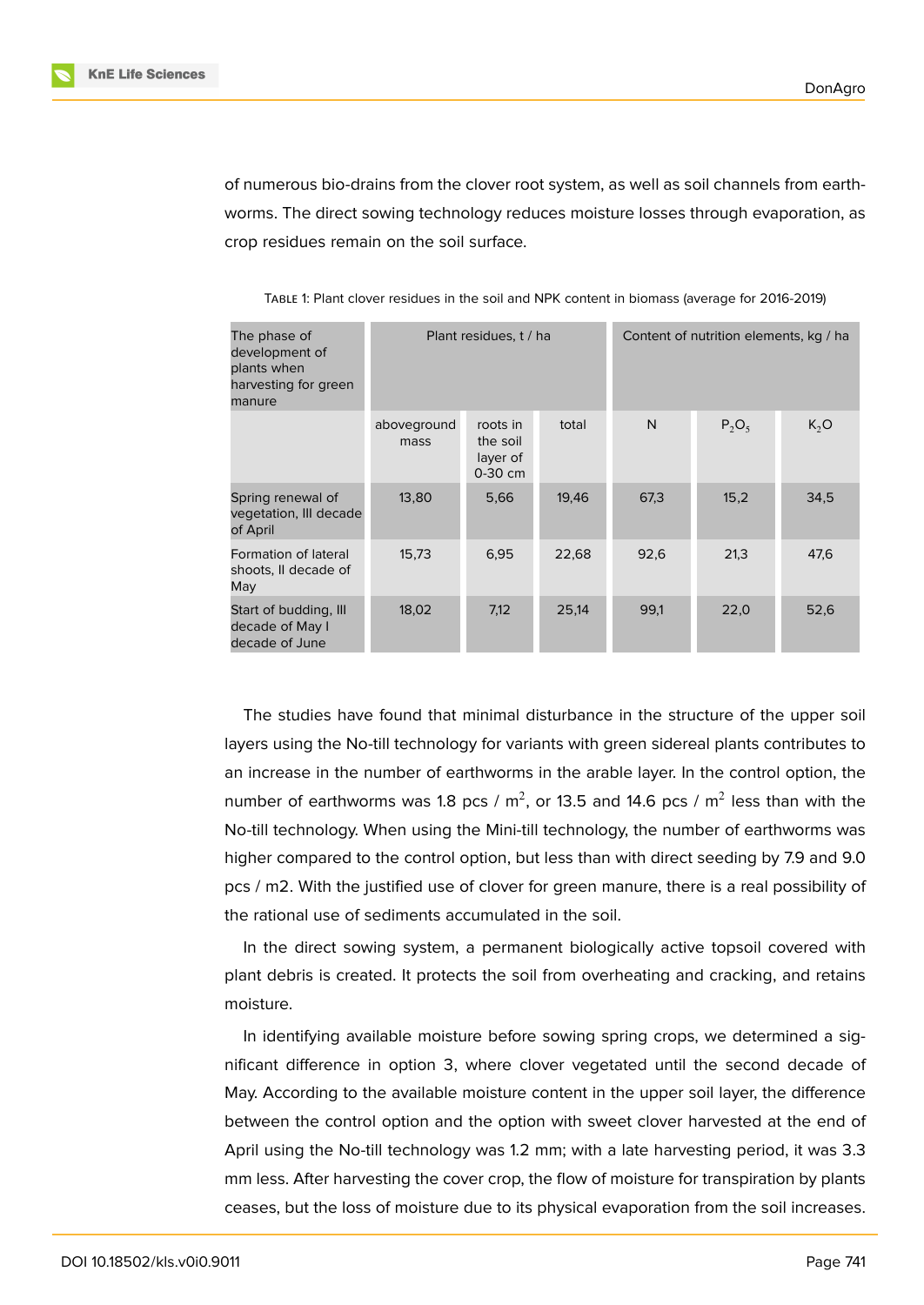

In this regard, the non-productive consumption of moisture depends on the thickness of a mulching layer of plant debris on the soil surface and a crop cultivation technology.

Studies have established that during the full germination, the temperature did not exceed 20.2-24.0 ° C, or it was 12.6-8.8 °C less than in the control option.

### **4. Discussion**

The results of the observations indicate that the use of the No-till technology decreases soil desiccation and contributes to the optimal development of plants. Accounting for the yield of soybean, corn and sunflower showed that in Nizhny Novgorod region, the cultivation of a ground-cover sidereal crop in combination using the direct sowing technology increases the crop yield (Table 2).

Table 2 shows that the experimental variant where clover was used for green manure in the third decade of April is efficient. It should be noted that in all the variants with the No-till technology, a steady increase in productivity was obtained. Over the research years, the maximum yield was formed by corn - 57.3-82.3 c/ha.

| <b>Options</b>                                                                               |                       | Effect of sweet clover |           |           | Clover effect Spring wheat |           |           |
|----------------------------------------------------------------------------------------------|-----------------------|------------------------|-----------|-----------|----------------------------|-----------|-----------|
| sidereal crop (factor<br>A)                                                                  | tillage<br>(factor B) | soybeans               | corn      | sunflower | soybeans                   | corn      | sunflower |
| No sidereal crop<br>(control)                                                                | Mini-till             | 10,3                   | 57,3      | 7,6       | 28,2                       | 25,7      | 23,1      |
|                                                                                              | No-till               | 13,2                   | 58,6      | 10,3      | 33,0                       | 27,0      | 24,7      |
| Sweet clover for<br>producing green<br>manure, harvesting<br>in the third decade<br>of April | Mini-till             | 14,7                   | 66,0      | 13,0      | 35,4                       | 32,3      | 29,9      |
|                                                                                              | No-till               | 17,3                   | 82,3      | 14,7      | 39,8                       | 34,4      | 33,1      |
| Sweet clover for<br>producing green<br>manure, harvesting<br>in the second<br>decade of May  | Mini-till             | 12,0                   | 62,7      | 10,3      | 34,9                       | 31,6      | 31,7      |
|                                                                                              | No-till               | 14,3                   | 70,0      | 12,7      | 37,2                       | 33,8      | 33,1      |
| HCP <sub>05</sub> AB                                                                         |                       | ±1,6                   | $\pm 8.4$ | $\pm 2.0$ | $\pm 2.9$                  | $\pm 3,0$ | $\pm 2,6$ |

TABLE 2: The effect of sweet clover on the yield of spring crops with various soil preparation technologies, kg / ha

The ground cover crop had a noticeable effect on the second crop rotation link crop yield - spring wheat. At the same time, the best links were the crop rotation "clover of the second year – soy – spring wheat", where the yield of spring wheat was higher than that of other predecessors. The use of the No-till technology for sowing spring wheat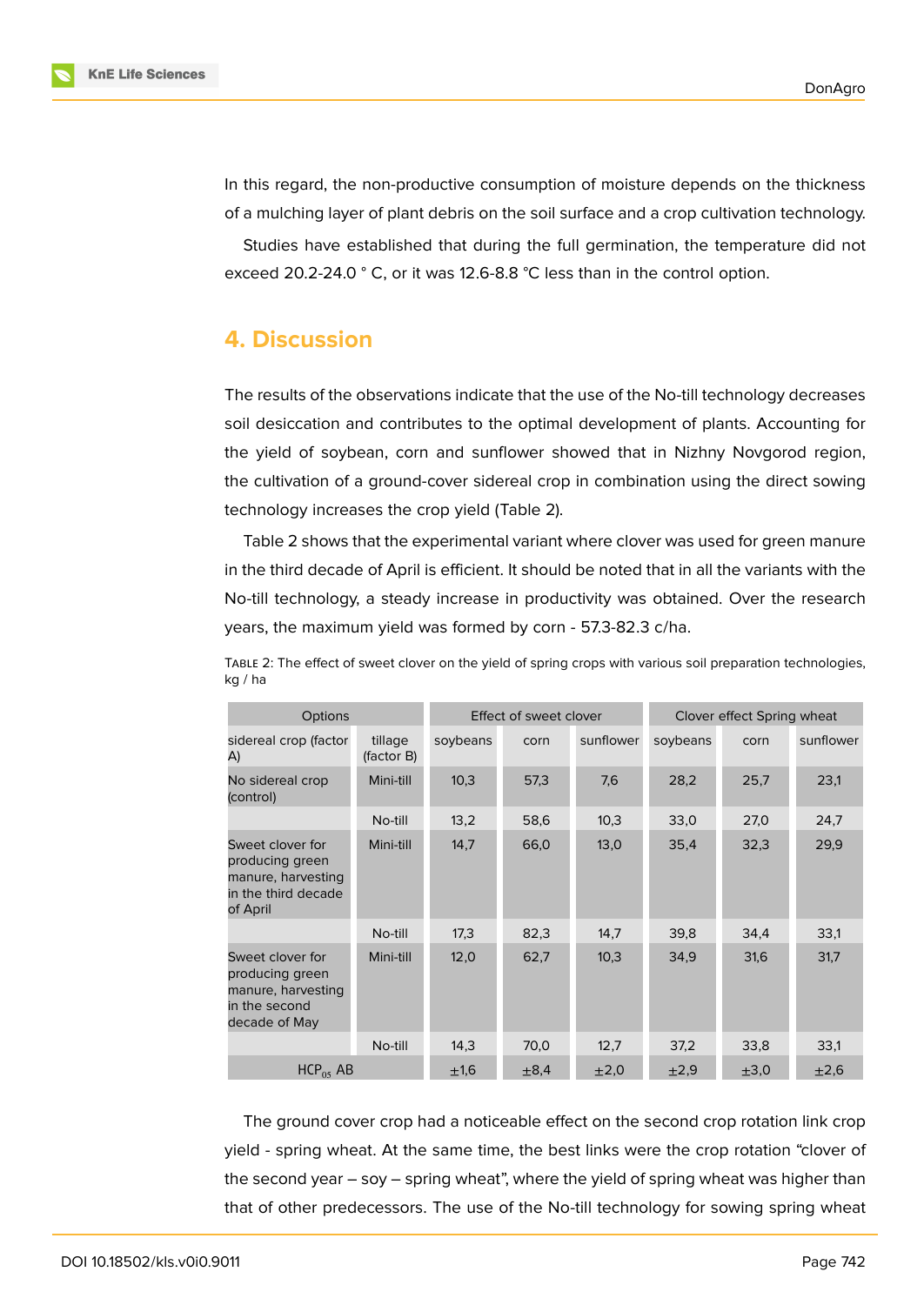

(the effect of sweet clover for green manure) provided the highest yield - from 37.2 to 39.8 c / ha.

When determining quality of spring wheat grain, an increase in protein was established. In the grain of wheat grown after soybean, whose precursor was clover (option No. 3), the protein content was 12.1% with the No-till technology, and 0.3% more with the minimal treatment. High quality of spring wheat grains grown after clover (option No. 2) was observed for both the No-till and Mini-till technologies.

### **5. Conclusion**

The studies allowed us to conclude that for many farms the use of clover for green manure is promising. With a shortage of manure, clover as a sideral crop should be used to improve soil fertility and productivity of field crops. The effectiveness of sideral crops increases with the use of a direct sowing technology.

## **Acknowledgement**

The authors ae grateful to the administration of Don State Agrarian University for their support in conducting this study. They are also grateful to all the reviewers who made a valuable contribution to the work.

# **Conflict of Interest**

The authors have no conflict of interest to declare.

### **References**

- <span id="page-5-0"></span>[1] Romanenko, G. A. (2007). *The Problem of Degradation, Protection and Restoration of Agricultural Land Productivity in Russia*. Moscow: VNIIA.
- [2] Ivenin, V. V. (2007). The Place of Meadow Clover in Field Crop Rotation in Gray Forest Soils. *Agriculture*, vol. 6, p. 17.
- [3] Lyusina, A. Y. (2012). Meadow Clover as a Green Manure Crop on Light Gray Forest Soils of the Volga-Vyatka Region. *Agriculture*, vol. 8, pp. 17-18.
- [4] Umarov, M. M. (1996). *Biological Nitrogen in Agriculture. Soil Fertility and Product Quality in the Biologization of Agriculture.* Moscow: Nauchtekhlit.